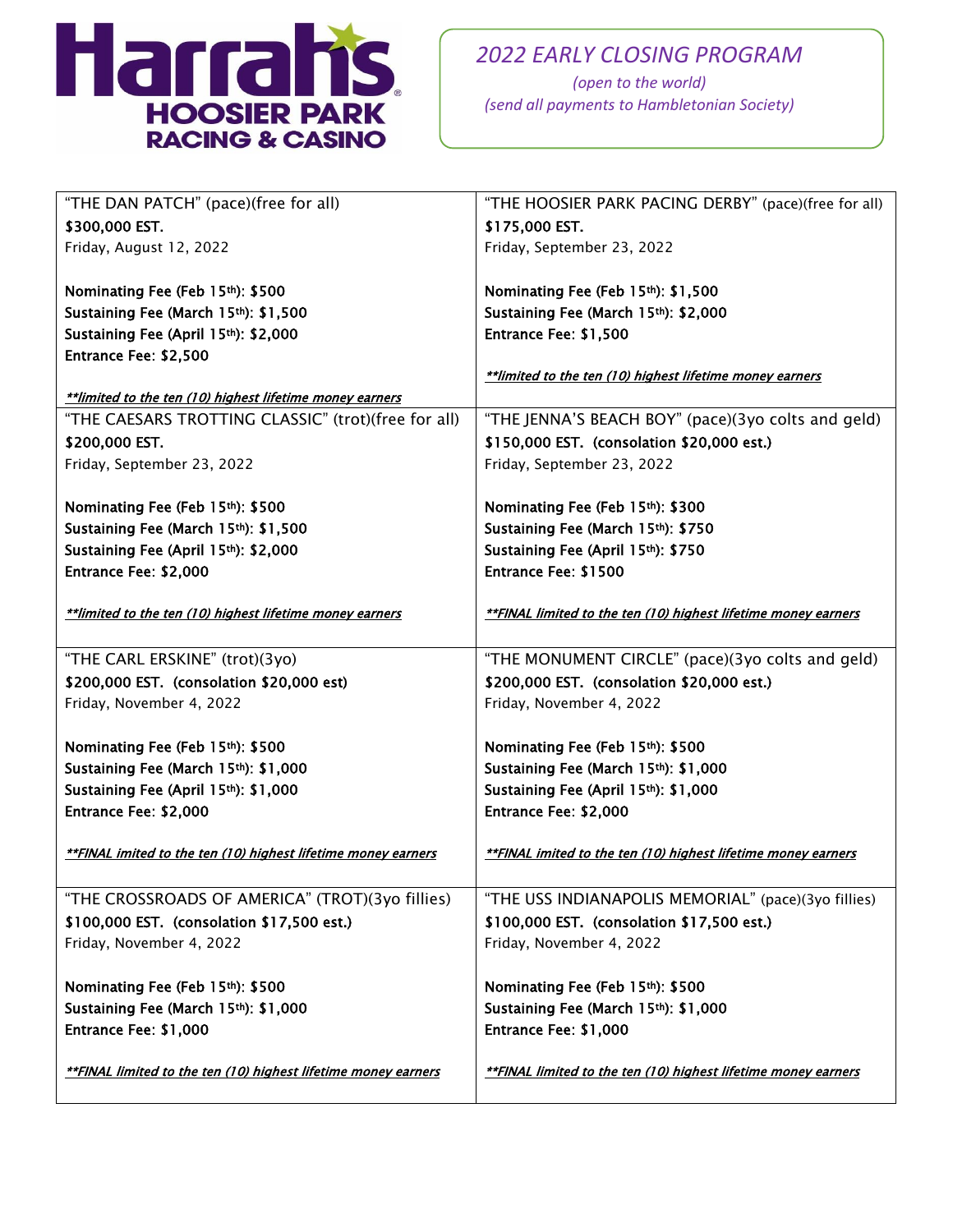

*(open to the world) (send all payments to Hambletonian Society)*

| "THE KENTUCKIANA STALLION MANAGEMENT"                                  | "THE KENTUCKIANA STALLION MANAGEMENT"                         |
|------------------------------------------------------------------------|---------------------------------------------------------------|
| (pace)(2yo fillies)                                                    | (trot)(2yo fillies)                                           |
| \$200,000 EST. (consolation \$20,000 est.)                             | \$200,000 EST. (consolation \$20,000 est.)                    |
| Friday, September 23, 2022                                             | Friday, September 23, 2022                                    |
|                                                                        |                                                               |
| Nominating Fee (Feb 15th): \$300                                       | Nominating Fee (Feb 15th): \$300                              |
| Sustaining Fee (March 15th): \$500                                     | Sustaining Fee (March 15th): \$500                            |
| Sustaining Fee (April 15th): \$500                                     | Sustaining Fee (April 15th): \$500                            |
| Sustaining Fee (May 15th): \$1,000                                     | Sustaining Fee (May 15th): \$1,000                            |
| Entrance Fee: \$1,500                                                  | Entrance Fee: \$1,500                                         |
|                                                                        |                                                               |
| **FINAL imited to the ten (10) highest lifetime money earners          | **FINAL imited to the ten (10) highest lifetime money earners |
| "THE ELEVATION" (pace)(2yo colts and geld)                             | "THE MADISON COUNTY" (TROT)(2yo colts and geld)               |
| \$125,000 EST. (consolation \$17,500 est.)                             | \$100,000 EST. (consolation \$17,500 est.)                    |
| Friday, September 23, 2022                                             | Friday, September 23, 2022                                    |
|                                                                        |                                                               |
| Nominating Fee (March 15th): \$300                                     | Nominating Fee (March 15th): \$300                            |
| Sustaining Fee (April 15th): \$500                                     | Sustaining Fee (April 15th): \$500                            |
| Sustaining Fee (May 15th): \$500                                       | Sustaining Fee (May 15th): \$500                              |
| <b>Entrance Fee: \$750</b>                                             | <b>Entrance Fee: \$750</b>                                    |
|                                                                        |                                                               |
| **FINAL imited to the ten (10) highest lifetime money earners          | **FINAL imited to the ten (10) highest lifetime money earners |
|                                                                        |                                                               |
| "THE PEGASUS" (for 3yo in 2022) (raced in divisions)                   | "THE CIRCLE CITY" (for 3yo in 2022) (raced in divisions)      |
| (pacers and trotters, both sexes)                                      | (pacers and trotters, both sexes)                             |
| \$60,000 EST. (each division)                                          | \$60,000 EST. (each division)                                 |
|                                                                        |                                                               |
| Friday, October 21, 2022 (ALL DIVISIONS)                               | Friday, October 28, 2022 (ALL DIVISIONS)                      |
| Nominating Fee (Feb 15th): \$300                                       | Nominating Fee (Feb 15th): \$300                              |
| Sustaining Fee (March 15th): \$300                                     | Sustaining Fee (March 15th): \$300                            |
| <b>Entrance Fee: \$300</b>                                             | <b>Entrance Fee: \$300</b>                                    |
|                                                                        |                                                               |
| "THE STAR DESTROYER" (for 3yo in 2022)                                 | Make check payable in U.S. Funds to:                          |
| (pacers and trotters, both sexes)                                      | THE HAMBLETONIAN SOCIETY                                      |
| \$60,000 EST. (each division) (raced in divisions)                     |                                                               |
|                                                                        | Mail to:                                                      |
| Friday, November 18, 2022 (ALL DIVISIONS)                              | The Hambletonian Society                                      |
|                                                                        |                                                               |
|                                                                        | 109 South Main St., Suite 18                                  |
|                                                                        | Cranbury, NJ 08512-3176                                       |
| Nominating Fee (Feb 15th): \$300<br>Sustaining Fee (March 15th): \$300 |                                                               |
| <b>Entrance Fee: \$300</b>                                             | For questions, email speine@caesars.com                       |